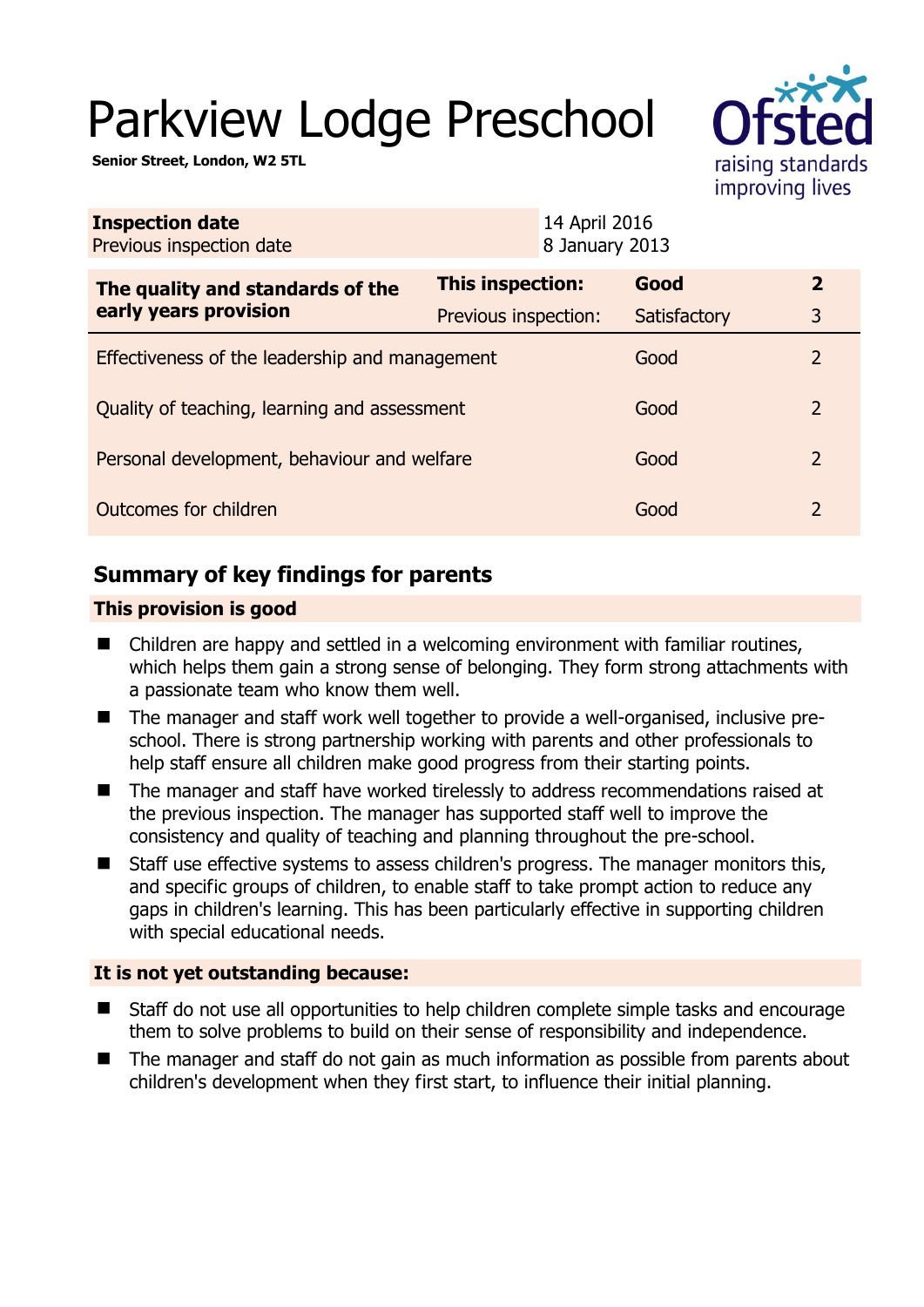# **What the setting needs to do to improve further**

### **To further improve the quality of the early years provision the provider should:**

- help older children gain greater independence skills and increase opportunities for children to solve problems as they prepare for their move to school
- $\Box$  gain further information from parents about children's learning and development when they first start at the setting to influence initial planning of appropriate experiences.

### **Inspection activities**

- The inspector observed the quality of teaching and interactions as children played inside and outside.
- The inspector completed a joint observation with the manager.
- The inspector spoke with children, staff and the manager at convenient times during the inspection.
- The inspector sampled a range of documentation, including children's assessment records, the self-evaluation, and staff suitability arrangements.

# **Inspector**

Rachael Williams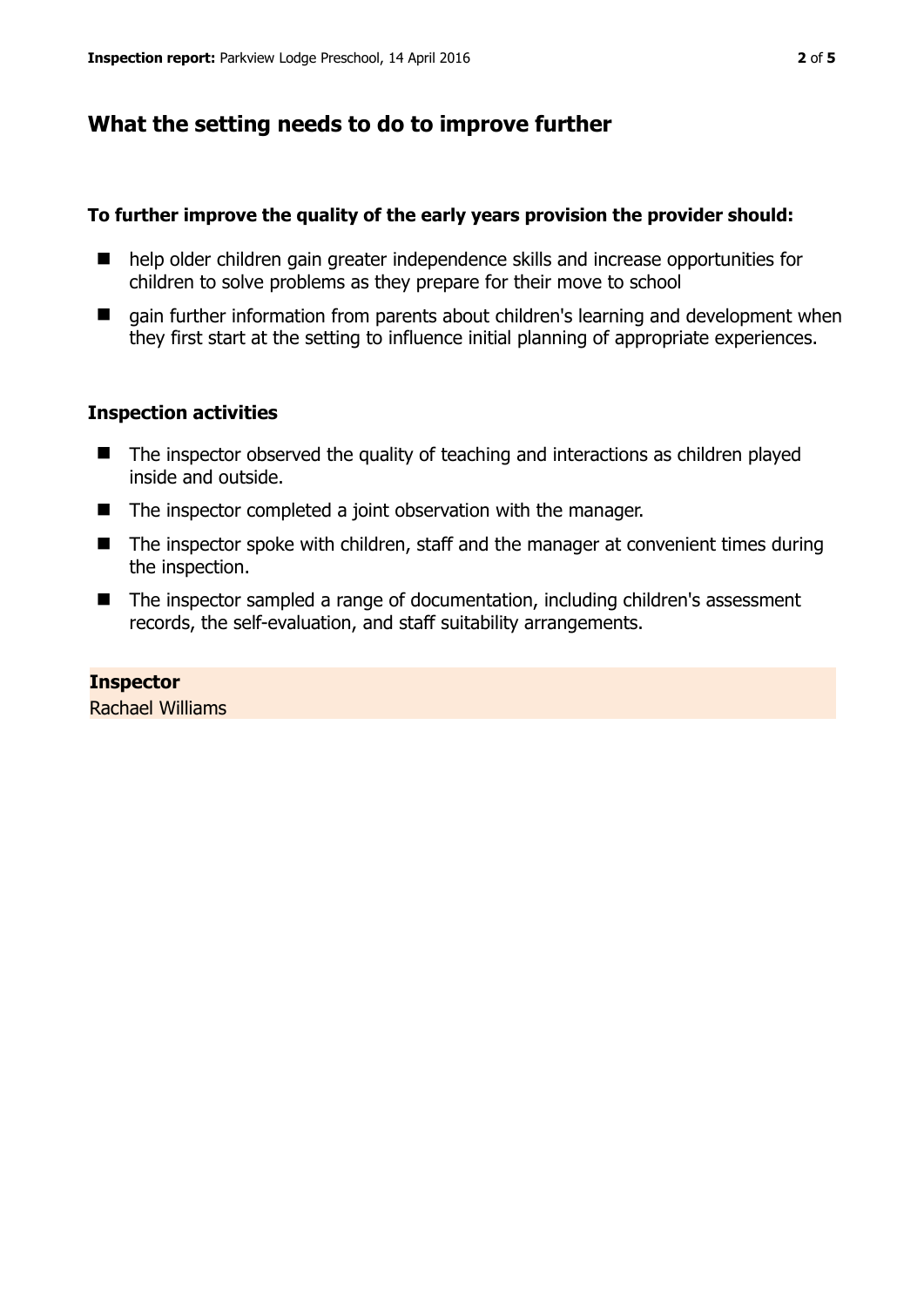### **Inspection findings**

### **Effectiveness of the leadership and management is good**

The arrangements for safeguarding are effective. The manager ensures staff deploy themselves effectively to support children's play. They are vigilant and assess risk well, for example, when they visit the local park. The manager and staff update their safeguarding knowledge regularly and understand procedures to protect children from harm. Recruitment, vetting and induction arrangements for new staff are robust. The manager uses effective systems to monitor staff's suitability, training needs and better ways of working. The manager and staff make good use of self-evaluation to improve practice, for example, using targeted action plans to improve the outdoor environment.

### **Quality of teaching, learning and assessment is good**

Staff make detailed observations and use them well to plan a broad range of experiences, which support children's interests and next steps effectively. Staff routinely share this information, including ideas of how to support children's learning at home, with parents. Children are motivated to learn. In particular, they thoroughly enjoy developing their creative and role-play skills. Staff use their training very well to support children's communication and language skills. For example, as children mould the clay, staff question them effectively to help them create adventures for their sculpted rabbits. Children have good opportunities to be physically active. For example, they create challenges for themselves, such as jumping with two feet from the soft-play shapes, assessing risk for themselves. Children show curiosity about nature; for example, they quickly find magnifying glasses to explore the woodlouse they discover.

#### **Personal development, behaviour and welfare are good**

Staff provide an abundant range of high-quality toys and resources which are in easy reach for children to make choices about their play. For example, children keenly extend their creative play deciding which materials to use in their designs from the 'magic box'. Staff have good knowledge of the children and meet their individual care needs effectively, helping them learn healthy and safe practices. For example, in their role play, children understand the importance of wearing seat belts in an aeroplane and talk about the places they have visited, showing an interest in the lives of others. They provide effective support for children to learn good personal and social skills and are consistent in promoting positive behaviour.

### **Outcomes for children are good**

Children develop good skills in preparation for their future learning and eventual move to school. They confidently explore early writing skills, identify shapes and use language well to describe and compare their size. Children build positive relationships; for example, older children are patient with the younger ones and include them in their role play.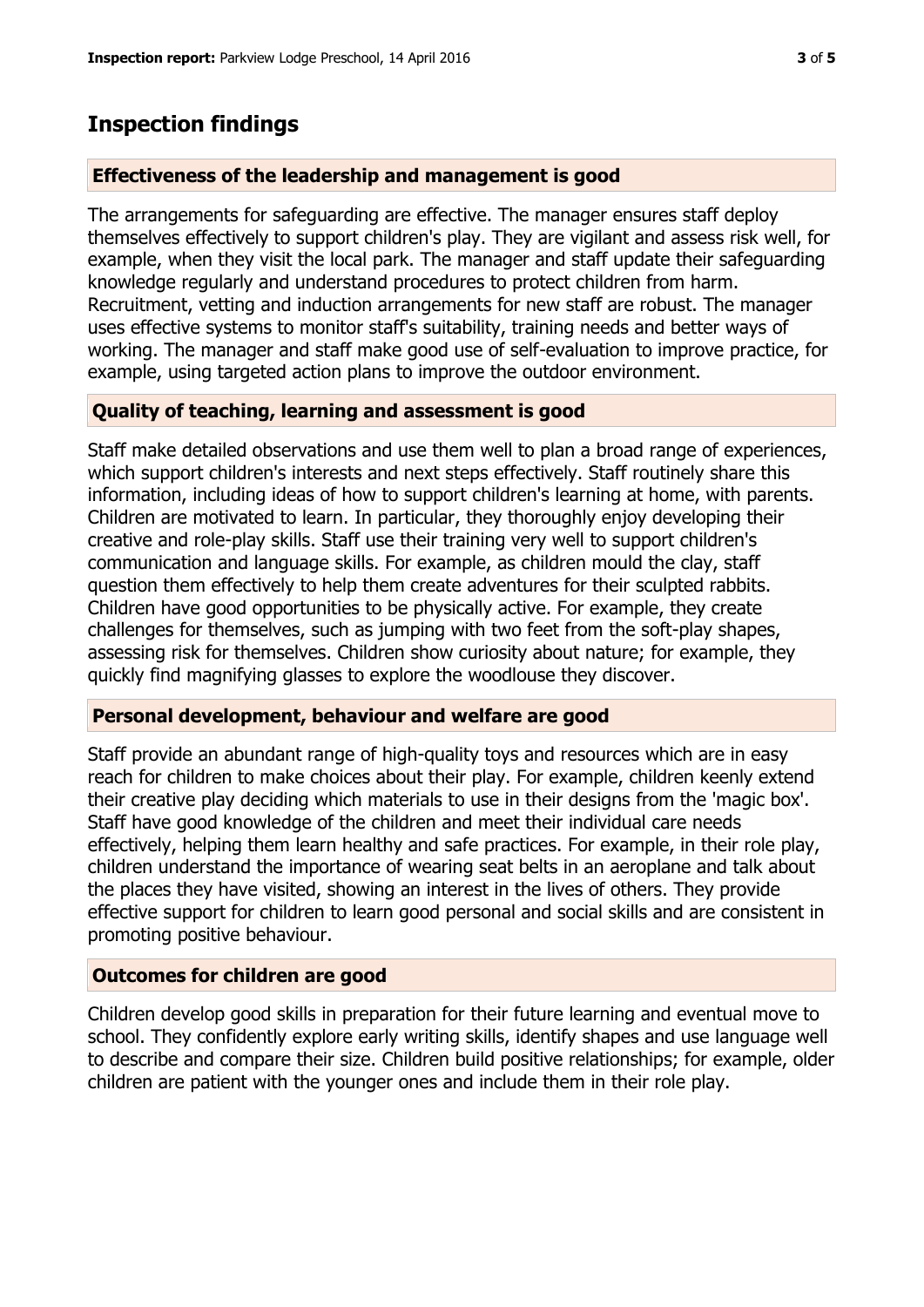# **Setting details**

| Unique reference number       | EY440491                                                                             |
|-------------------------------|--------------------------------------------------------------------------------------|
| <b>Local authority</b>        | Westminster                                                                          |
| <b>Inspection number</b>      | 1027949                                                                              |
| <b>Type of provision</b>      | Full-time provision                                                                  |
| Day care type                 | Childcare - Non-Domestic                                                             |
| <b>Registers</b>              | Early Years Register, Compulsory Childcare<br>Register, Voluntary Childcare Register |
| <b>Age range of children</b>  | $2 - 4$                                                                              |
| <b>Total number of places</b> | 24                                                                                   |
| Number of children on roll    | 35                                                                                   |
| <b>Name of provider</b>       | Parkview Lodge Pre-School                                                            |
| Date of previous inspection   | 8 January 2013                                                                       |
| <b>Telephone number</b>       | 020728986714                                                                         |

Parkview Lodge Preschool re-registered in 2012, due to change of management. The preschool has been in operation since 1998 and is located in the City of Westminster. The pre-school is open Monday to Friday during term time only from 9am to 3.30pm. The preschool is in receipt of funding for free early education for children aged two, three and four years. The pre-school employs a manager who holds an early years qualification at level 4. She is supported by five members of staff; all of whom, except one, hold early years qualifications at level 3.

This inspection was carried out by Ofsted under sections 49 and 50 of the Childcare Act 2006 on the quality and standards of provision that is registered on the Early Years Register. The registered person must ensure that this provision complies with the statutory framework for children's learning, development and care, known as the Early Years Foundation Stage.

Any complaints about the inspection or the report should be made following the procedures set out in the guidance 'Complaints procedure: raising concerns and making complaints about Ofsted', which is available from Ofsted's website: www.gov.uk/government/organisations/ofsted. If you would like Ofsted to send you a copy of the guidance, please telephone 0300 123 4234, or email enquiries@ofsted.gov.uk.